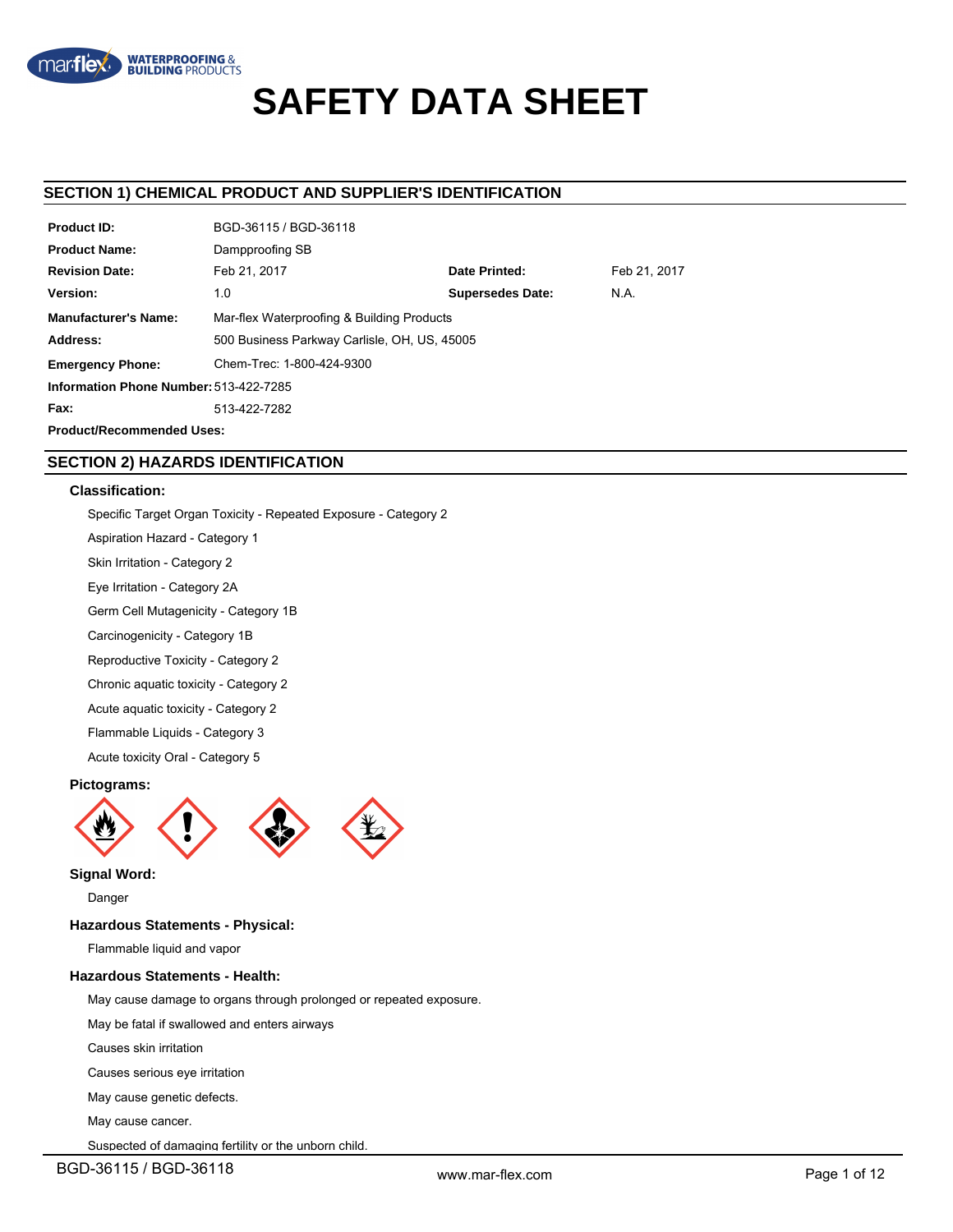#### **Hazardous Statements - Environmental:**

Toxic to aquatic life with long lasting effects

# **Precautionary Statements - General:**

If medical advice is needed, have product container or label at hand.

Keep out of reach of children.

Read label before use.

# **Precautionary Statements - Prevention:**

Do not breathe dust/fume/gas/mist/vapors/spray.

Wash thoroughly after handling.

Wear protective gloves/protective clothing/eye protection/face protection.

Obtain special instructions before use.

Do not handle until all safety precautions have been read and understood.

Avoid release to the environment.

Keep away from heat, hot surfaces, sparks, open flames and other ignition sources. No smoking.

Keep container tightly closed.

Ground/bond container and receiving equipment.

Use explosion-proof electrical equipment.

Use only non-sparking tools.

Take action to prevent static discharges.

# **Precautionary Statements - Response:**

IF SWALLOWED: Immediately call a POISON CENTER or doctor.

Do NOT induce vomiting.

IF ON SKIN: Wash with plenty of water.

Specific treatment (see First-aid measures on this SDS).

If skin irritation occurs: Get medical advice/attention.

Take off contaminated clothing. And wash it before reuse.

IF IN EYES: Rinse cautiously with water for several minutes. Remove contact lenses, if present and easy to do. Continue rinsing.

If eye irritation persists: Get medical advice/attention.

IF exposed or concerned: Get medical advice/attention.

Collect spillage.

IF ON SKIN (or hair): Take off immediately all contaminated clothing. Rinse skin with water [or shower].

In case of fire: Use dry chemical, carbon dioxide, foam to extinguish.

Call a POISON CENTER/doctor,if you feel unwell.

#### **Precautionary Statements - Storage:**

Store locked up.

Store in a well-ventilated place.

Keep cool.

#### **Precautionary Statements - Disposal:**

Dispose of contents/container to disposal recycling center. Under RCRA it is the responsibility of the user of the product to determine at the time of disposal whether the product meets RCRA criteria for hazardous waste. Waste management should be in full compliance with federal, state and local laws.

# **Hazards Not Otherwise Classified (HNOC):**

None.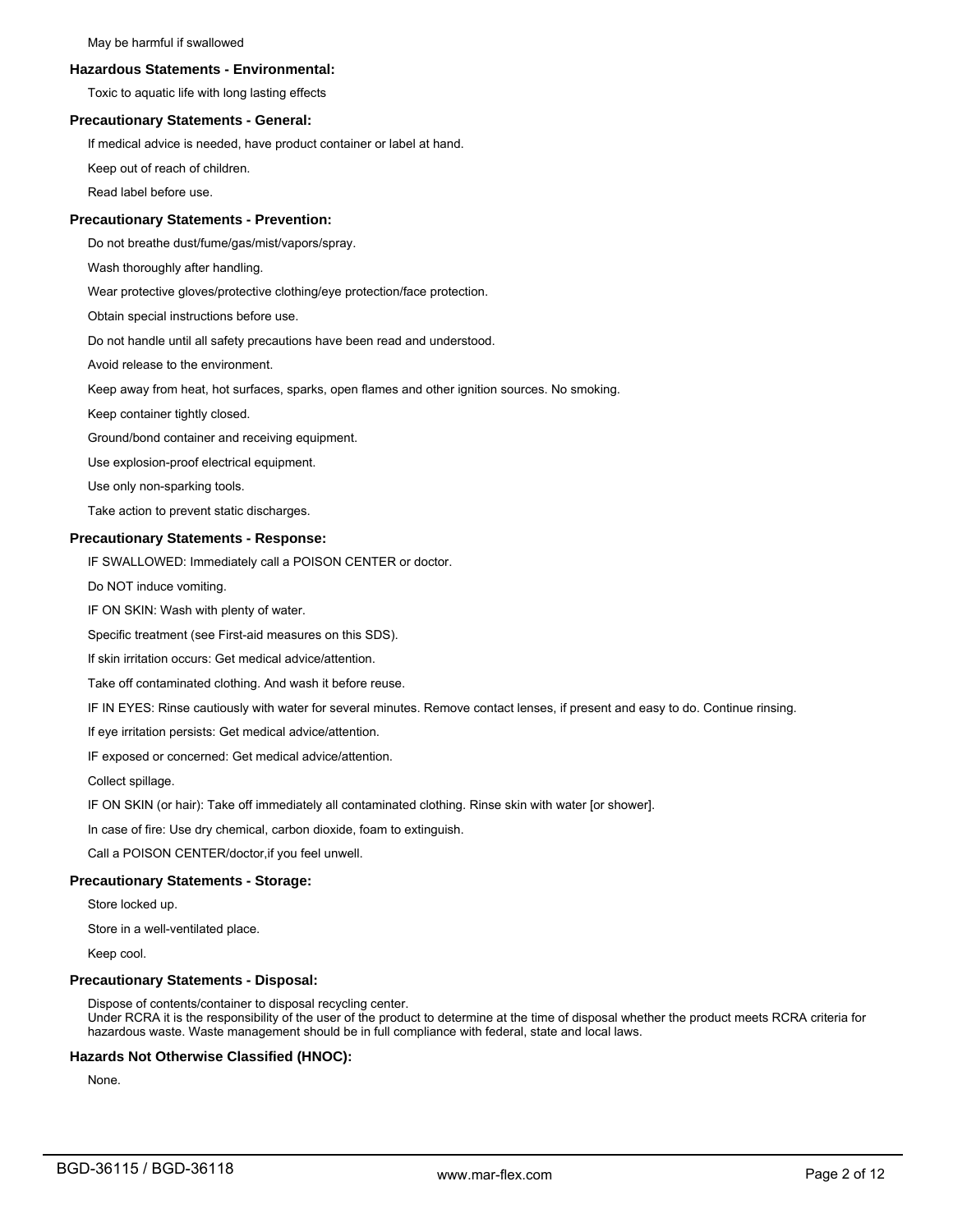# **Additional hazard information:**

Asphalt is liquid at 150 to 200 degrees F and skin contact will cause thermal burns. When heated this material may vent toxic levels of Hydrogen Sulfide (H2S) vapors that accumulate in the vapor spaces of storage and transport compartments. H2S can cause eye, skin and respiratory tract irritation and asphyxiation. Avoid skin contact. Repeated and long term skin exposure to components of this product has caused cancer in laboratory animals.

## **Acute toxicity of less than one percent of the mixture is unknown**

# **SECTION 3) COMPOSITION / INFORMATION ON INGREDIENTS**

| <b>CAS</b>   | <b>Chemical Name</b>                                                           | % By Weight     |
|--------------|--------------------------------------------------------------------------------|-----------------|
| 0008052-42-4 | <b>BITUMENS</b>                                                                | $39\% - 91\%$   |
| 0064742-65-0 | MINERAL OIL, PETROLEUM DISTILLATES, SOLVENT-DEWAXED HEAVY<br><b>PARAFFINIC</b> | $6\% - 11\%$    |
| 0001330-20-7 | <b>XYLENE</b>                                                                  | $4\% - 7\%$     |
| 0068410-97-9 | LACQUER DILUENT NAPTHA                                                         | $3\% - 6\%$     |
| 0064742-49-0 | VM & P NAPHTHA                                                                 | $3\% - 6\%$     |
| 0064742-89-8 | ALIPHATIC, LIGHT HYDROCARBON SOLVENT                                           | $3\% - 6\%$     |
| 0000142-82-5 | N-HEPTANE                                                                      | $2\% - 3\%$     |
| 0064742-95-6 | AROMATIC HYDROCARBON MIXTURE >C9                                               | $2\% - 3\%$     |
| 0000095-63-6 | 1,2,4-TRIMETHYLBENZENE                                                         | $0.0\% - 3\%$   |
| 0000100-41-4 | ETHYLBENZENE                                                                   | $0.0\% - 3\%$   |
| 0000108-67-8 | <b>MESITYLENE</b>                                                              | $0.0\% - 0.7\%$ |
| 0000526-73-8 | 1,2,3-TRIMETHYLBENZENEA                                                        | $0.0\% - 0.7\%$ |
| 0000108-88-3 | <b>TOLUENE</b>                                                                 | $0.0\% - 0.7\%$ |
| 0000098-82-8 | <b>CUMENE</b>                                                                  | $0.0\% - 0.7\%$ |
| 0000110-82-7 | <b>CYCLOHEXANE</b>                                                             | $0.0\% - 0.6\%$ |
| 0000071-43-2 | <b>BENZENE</b>                                                                 | Trace           |
| 0000091-20-3 | <b>NAPHTHALENE</b>                                                             | Trace           |
|              |                                                                                |                 |

Specific chemical identity and/or exact percentage (concentration) of the composition has been withheld to protect confidentiality.

# **SECTION 4) FIRST-AID MEASURES**

#### **Inhalation:**

Remove source of exposure or move person to fresh air and keep comfortable for breathing. Get medical advice/attention if you feel unwell or are concerned.

# **Eye Contact:**

Contact with hot asphalt: flush with large amounts of tepid water for at least 15 minutes. Immediately call a doctor.

For contact with vapors: Rinse eyes cautiously with lukewarm, gently flowing water for several minutes, while holding the eyelids open. Remove contact lenses, if present and easy to do. Continue rinsing for a duration of 15-20 minutes. Take care not to rinse contaminated water into the unaffected eye or onto the face. If eye irritation persists: Get medical advice/attention.

#### **Skin Contact:**

Contact with hot asphalt: immerse or flush skin with cold water for at least 15 minutes. Immediately call doctor. Do not attempt to remove solidified material since removal may cause further tissue injury. Cold material over a burn should not be removed except by a physician. Remove cold material (not associated with a burn) with waterless hand cleaner and then wash with soap and water.

#### **Ingestion:**

Unlikely route of exposure. CALL A PHYSICIAN IMMEDIATELY! DO NOT induce vomiting. Keep calm. Do not leave unattended.

#### **Most Important Symptoms and Effects, Both Acute and Delayed:**

Signs and symptoms of exposure to this material through breathing, swallowing, and/or passage of the material through the skin may include: metallic taste, mouth and throat irritation (soreness, dry or scratchy feeling, cough) stomach or intestinal upset (nausea, vomiting, diarrhea) irritation (nose, throat, airways), tight feeling in the chest, central nervous system excitation (giddiness, liveliness, light-headed feeling) followed by central nervous system effects, temporary changes in mood behavior, loss of appetite, muscle weakness, respiratory depression (slowing of the breathing rate), shortness of breath, loss of coordination, confusion, irregular heartbeat, narcosis (dazed or sluggish feeling), coma and death.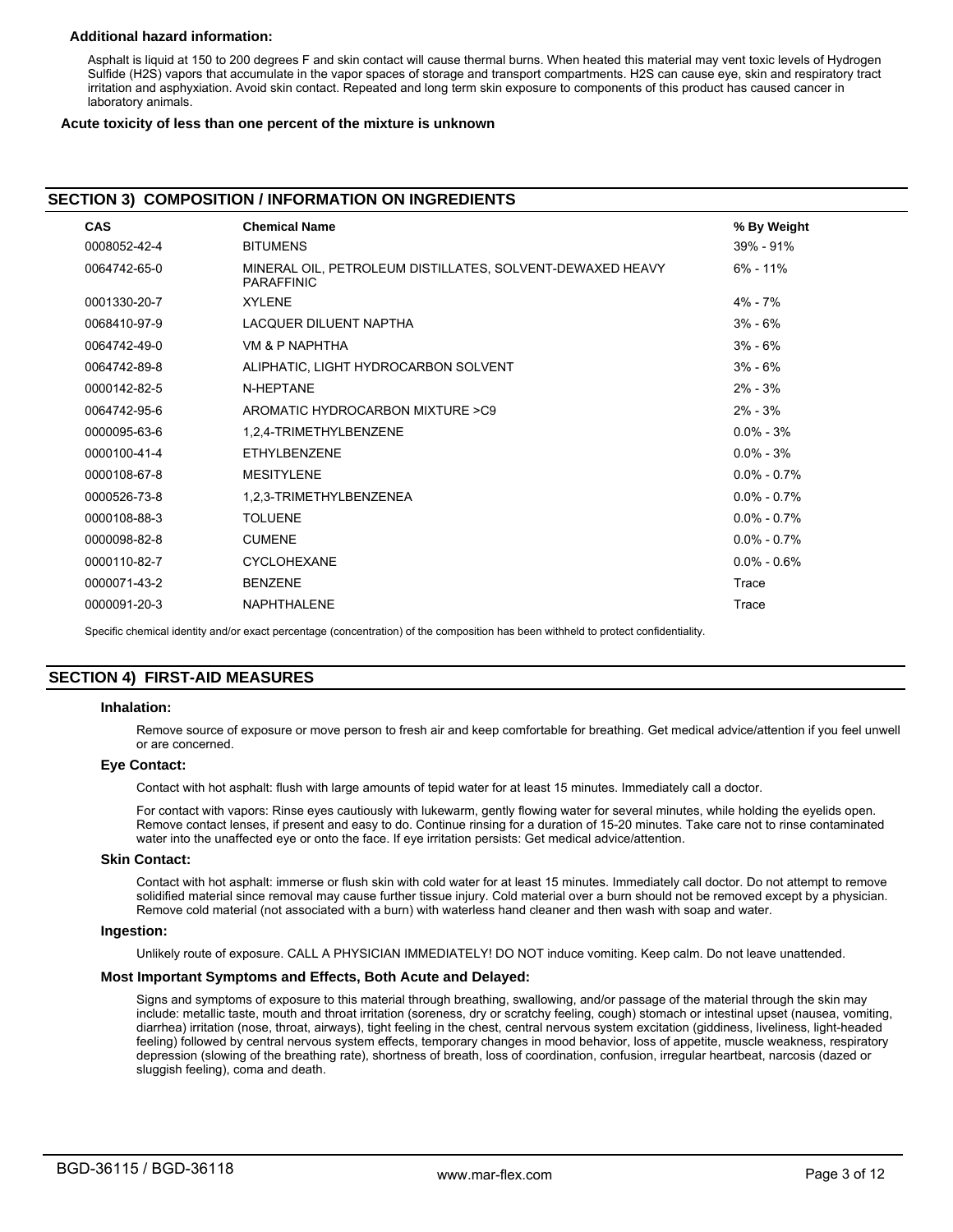# **Indication of Any Immediate Medical Attention and Special Treatment Needed:**

Inhalation of high concentration of this material, as could occur in enclosed spaces or during deliberate abuse, may be associated with cardiac arrhythmias. Sympathomimetic drugs may initiate cardiac arrhythmias in persons exposed to this material.This material is an aspiration hazard. Potential danger from aspiration must be weighed against possible oral toxicity (See Section 4 - Ingestion) when deciding whether to induce vomiting. Pre-existing disorders of the following organs (or organ systems) may be aggravated by exposure to this material: respiratory tract, skin, lung (for example, asthma-like conditions), liver, kidney, central nervous system, male reproductive system and/or auditory system. Individuals with pre-existing heart disorders may be more susceptible to arrhythmias (irregular heartbeat) if exposed to high concentrations of this material.

Recommended practise is not to attempt to remove hot material associated with a burn. Allow the solidified material to remain in place until cooled so it can naturally fall off. Natural separation will occur in 48-72 hours. If removal is attempted, mineral oil may be used to remove asphalt once it has cooled. For best results, work it into the skin around the material and allow the material to "float" off.

# **SECTION 5) FIRE-FIGHTING MEASURES**

# **Suitable Extinguishing Media:**

Dry chemical, foam, carbon dioxide. Carbon dioxide can displace oxygen. Use caution when applying carbon dioxide in confined spaces. Sand or earth may be used for small fires only.

# **Unsuitable Extinguishing Media:**

Do not use direct water stream. Since this may cause fire to spread.

## **Specific Hazards in Case of Fire:**

Treat as fuel fire.

Hazardous decomposition materials (under fire conditions) include oxides of carbon.

Burning produces noxious and toxic fumes.

Vapors are heavier than air and may travel along the ground and be ignited by heat, pilot lights or other ignition sources distant from material handling point.

#### **Fire-fighting Procedures:**

Isolate immediate hazard area and keep unauthorized personnel out. Stop spill/release if it can be done safely. Move undamaged containers from immediate hazard area if it can be done safely. Water spray may be useful in minimizing or dispersing vapors and to protect personnel. Caution should be exercised when using water or foam as frothing may occur, especially if sprayed into containers of hot, burning liquid.

Dispose of fire debris and contaminated extinguishing water in accordance with official regulations.

# **Special Protective Actions:**

Wear protective pressure self-contained breathing apparatus (SCBA) and full turnout gear.

# **SECTION 6) ACCIDENTAL RELEASE MEASURES**

# **Emergency Procedure:**

ELIMINATE all ignition sources (no smokes, flares, sparks or flames in immediate area).

Do not touch or walk through spilled material.

Isolate hazard area and keep unnecessary people away. Notify authorities if any exposure to the general public or the environment occurs or is likely to occur.

If spilled material is cleaned up using a regulated solvent, the resulting mixture may be regulated.

#### **Recommended Equipment:**

Positive pressure, full-facepiece self-contained breathing apparatus (SCBA), or positive pressure supplied air respirator with escape SCBA (NIOSH approved).

#### **Personal Precautions:**

Avoid breathing vapor. Avoid contact with skin, eye or clothing. Do not touch damaged containers or spilled materials unless wearing appropriate protective clothing.

#### **Environmental Precautions:**

Stop spill/release if it can be done safely. Prevent spilled material from entering sewers, storm drains, other unauthorized drainage systems and natural waterways by using sand, earth, or other appropriate barriers.

## **Methods and Materials for Containment and Cleaning up:**

Contain and collect spilled materials with non-combustible, absorbent material and place in a container for disposal according to local regulations. Dispose via a licensed waster disposal contractor. Contaminated absorbent material may pose the same physical hazards as the product.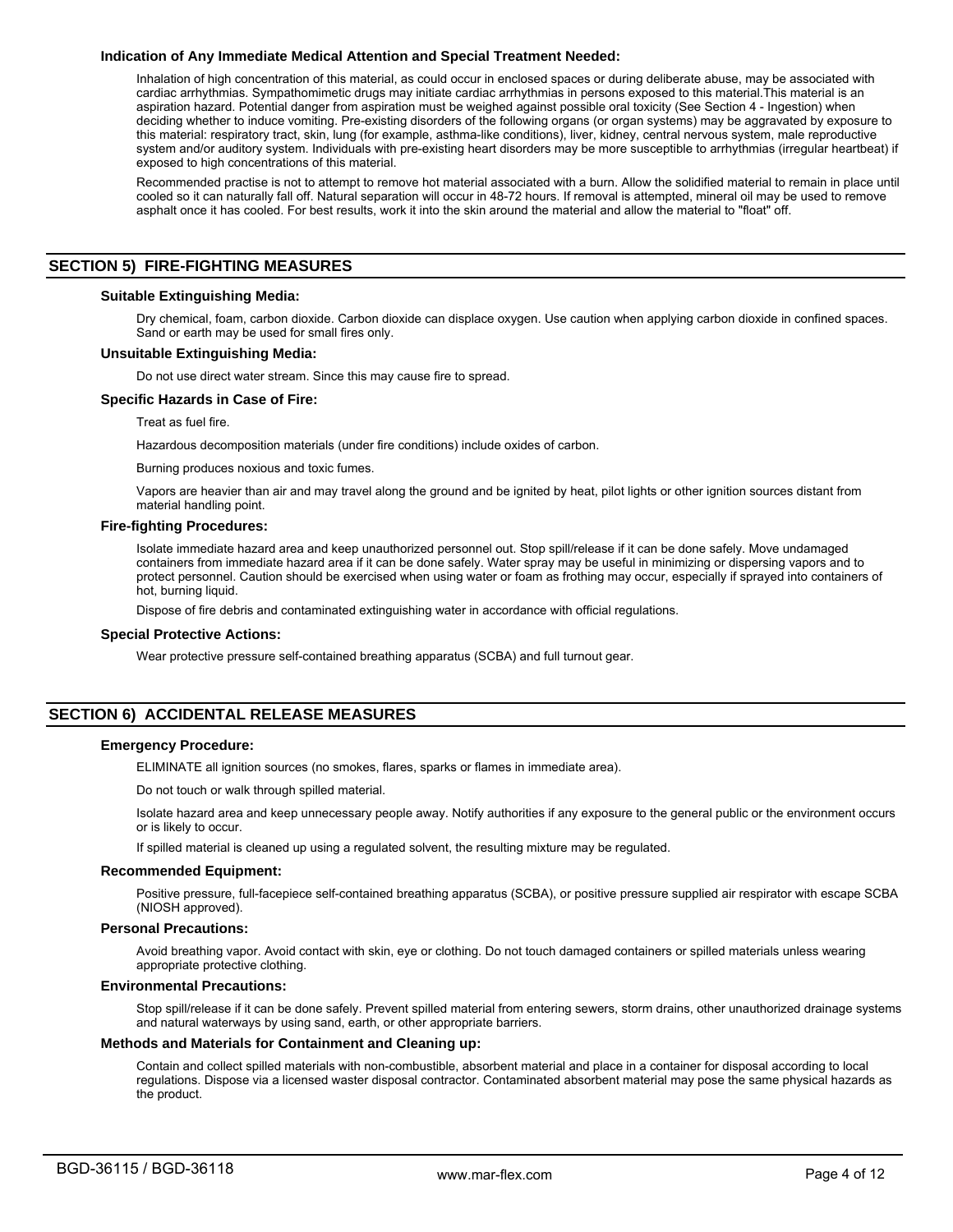# **SECTION 7) HANDLING AND STORAGE**

## **General:**

Wash hands after use. Do not get in eyes, on skin or on clothing. Do not breathe vapors or mists. Use good personal hygiene practices. Eating, drinking and smoking in work areas is prohibited. Remove contaminated clothing and protective equipment before entering eating areas. Eyewash stations and showers should be available in areas where this material is used and stored.

## **Ventilation Requirements:**

Use only with adequate ventilation to control air contaminants to their exposure limits. The use of local ventilation is recommended to control emissions near the source.

#### **Storage Room Requirements:**

Keep container(s) tightly closed and properly labeled. Store in cool, dry, well-ventilated areas away from heat, direct sunlight, strong oxidizers and any incompatibilities. Store in approved containers and protect against physical damage. Keep containers securely sealed when not in use. Indoor storage should meet OSHA standards and appropriate fire codes. Containers that have been opened must be carefully resealed to prevent leakage. Empty containers can retain residue and may be dangerous.

Take precautionary measures against electrostatic discharge. To avoid fire or explosion, dissipate static electricity during transfer by ground and bonding containers and equipment before transferring material. Protect from atmospheric moisture.

Use non-sparking ventilation systems, approved explosion-proof equipment and intrinsically safe electrical systems in areas where this product is used and stored. Take precautionary measures against electrostatic discharge. To avoid fire or explosion, dissipate static electricity during transfer by ground and bonding containers and equipment before transferring material

# **SECTION 8) EXPOSURE CONTROLS/PERSONAL PROTECTION**

## **Eye protection:**

Wear eye protection with side shields or goggles. Wear indirect-vent, impact and splash resistant goggles when working with liquids.If additional protection is needed for entire face, use in combination with a face shield.

# **Skin Protection:**

When handling hot material, use heat resistant gloves.

Use of gloves approved to relevant standards made from the following materials may provide suitable chemical protection: PVC, neoprene or nitrile rubber gloves. Suitability and durability of a glove is dependent on usage, e.g. frequency and duration of contact, chemical resistance of glove material, glove thickness, dexterity. Always seek advice from glove suppliers. Contaminated gloves should be replaced. Use of an apron and boots of chemically impervious materials such as neoprene or nitrile rubber is recommended to avoid skin sensitization.The type of protective equipment must be selected according to the concentration and amount of the dangerous substance at the specific workplace.

#### **Respiratory Protection:**

If engineering controls do not maintain airborne concentrations to a level which is adequate to protect worker, a respiratory protection program that meets or is equivalent to OSHA 29 CFR 1910.134 and ANSI Z88.2 should be followed. Check with respiratory protective equipment suppliers.

#### **Appropriate Engineering Controls:**

Provide exhaust ventilation or other engineering controls to keep the airborne concentrations of vapors below their respective threshold limit value.

| <b>Chemical Name</b>                                     | <b>OSHA</b><br><b>STEL</b><br>(ppm) | <b>OSHA</b><br><b>TWA</b><br>(mg/m3) | <b>OSHA</b><br><b>TWA</b><br>(ppm) | <b>OSHA</b><br><b>STEL</b><br>(mg/m3) | <b>OSHA</b><br>Carcinogen | <b>OSHA</b><br>Skin<br>designation | <b>OSHA</b><br>Tables (Z1,<br>Z2, Z3 | <b>NIOSH</b><br><b>TWA</b><br>(mg/m3) | <b>NIOSH</b><br><b>TWA</b><br>(ppm) | <b>NIOSH</b><br><b>STEL</b><br>(mg/m3) | <b>NIOSH</b><br><b>STEL</b><br>(ppm) | <b>NIOSH</b><br>Carcinogen |
|----------------------------------------------------------|-------------------------------------|--------------------------------------|------------------------------------|---------------------------------------|---------------------------|------------------------------------|--------------------------------------|---------------------------------------|-------------------------------------|----------------------------------------|--------------------------------------|----------------------------|
| $1,2,3-$<br><b>TRIMETHYLBENZEN</b><br>EA                 |                                     |                                      |                                    |                                       |                           |                                    |                                      | 125                                   | 25                                  |                                        |                                      |                            |
| $1,2,4-$<br><b>TRIMETHYLBENZEN</b><br>E.                 |                                     |                                      |                                    |                                       |                           |                                    |                                      | 125                                   | 25                                  |                                        |                                      |                            |
| ALIPHATIC, LIGHT<br><b>HYDROCARBON</b><br><b>SOLVENT</b> |                                     | 2000                                 | 500                                |                                       |                           |                                    |                                      |                                       |                                     |                                        |                                      |                            |
| <b>AROMATIC</b><br><b>HYDROCARBON</b><br>MIXTURE > C9    |                                     | 2000                                 | 500                                |                                       |                           |                                    | $\overline{\mathbf{A}}$              |                                       |                                     |                                        |                                      |                            |
| <b>BENZENE</b>                                           | $50(a)$ /<br>10minutes.             |                                      | 1(a) /<br>25ceiling                |                                       |                           |                                    |                                      |                                       | 0.1c                                |                                        | 1c                                   |                            |
| <b>BITUMENS</b>                                          |                                     |                                      |                                    |                                       |                           |                                    |                                      |                                       |                                     |                                        |                                      |                            |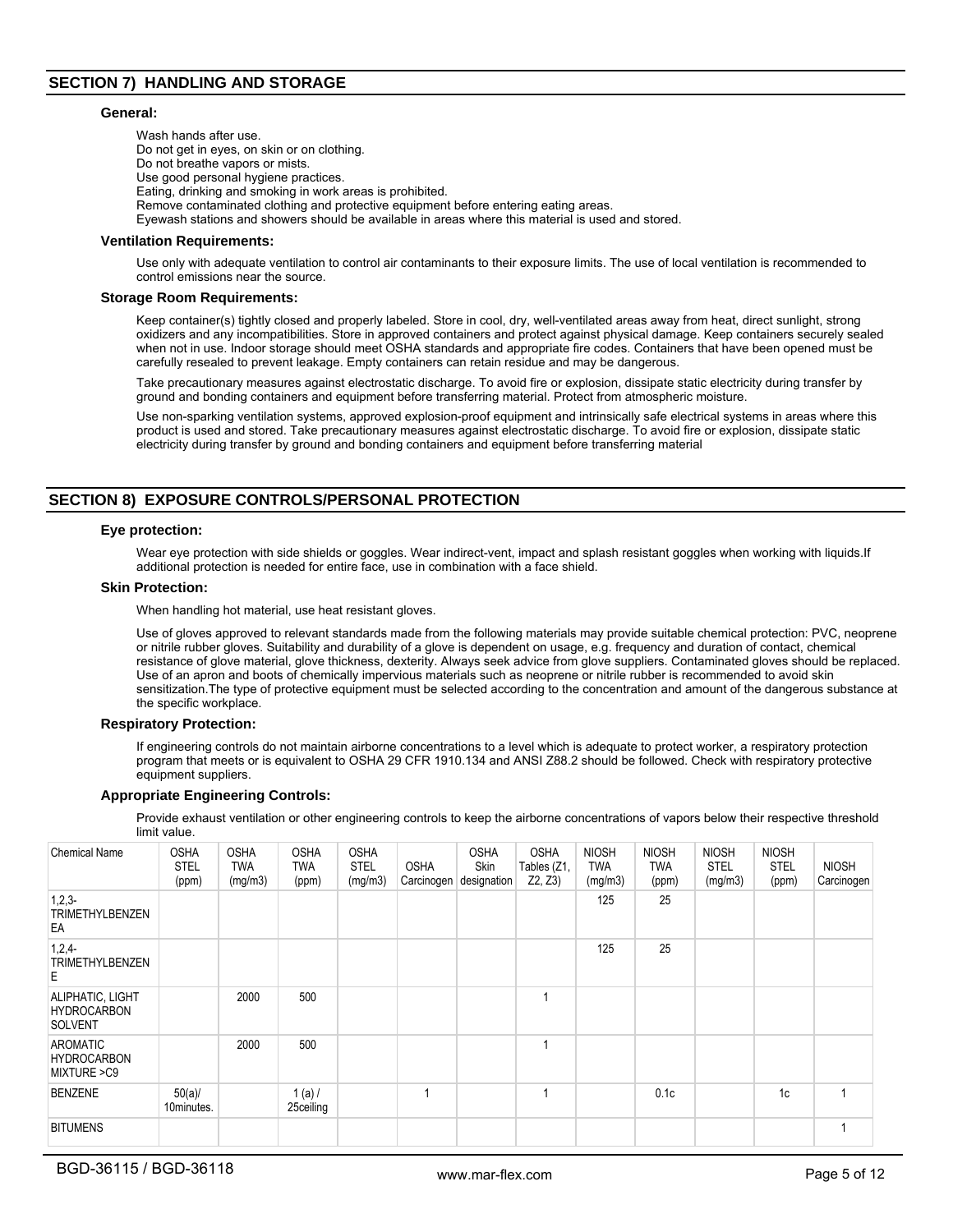| <b>CUMENE</b>                                                                                  |                              | 245  | 50                         |  | $\overline{1}$ |              | 245  | 50  |     |     |  |
|------------------------------------------------------------------------------------------------|------------------------------|------|----------------------------|--|----------------|--------------|------|-----|-----|-----|--|
| <b>CYCLOHEXANE</b>                                                                             |                              | 1050 | 300                        |  |                | $\mathbf{1}$ | 1050 | 300 |     |     |  |
| <b>ETHYLBENZENE</b>                                                                            |                              | 435  | 100                        |  |                | $\mathbf{1}$ | 435  | 100 | 545 | 125 |  |
| <b>LACQUER DILUENT</b><br><b>NAPTHA</b>                                                        |                              | 2000 | 500                        |  |                | $\mathbf{1}$ |      |     |     |     |  |
| <b>MESITYLENE</b>                                                                              |                              |      |                            |  |                |              | 125  | 25  |     |     |  |
| MINERAL OIL,<br>PETROLEUM<br><b>DISTILLATES,</b><br>SOLVENT-DEWAXED<br><b>HEAVY PARAFFINIC</b> |                              | 2000 | 500                        |  |                | $\mathbf{1}$ |      |     |     |     |  |
| NAPHTHALENE                                                                                    |                              | 50   | 10 <sup>°</sup>            |  |                | $\mathbf{1}$ | 50   | 10  | 75  | 15  |  |
| N-HEPTANE                                                                                      |                              | 2000 | 500                        |  |                | $\mathbf{1}$ | 350  | 85  |     |     |  |
| <b>TOLUENE</b>                                                                                 | 500ppm<br>/10 minutes<br>(a) | 0.2  | $200 (a)$ /<br>300 ceiling |  |                | 1,2          | 375  | 100 | 560 | 150 |  |
| VM & P NAPHTHA                                                                                 |                              | 2000 | 500                        |  |                | $\mathbf{1}$ | 350  |     |     |     |  |
| <b>XYLENE</b>                                                                                  |                              | 435  | 100                        |  |                | 1            | 435  | 100 | 655 | 150 |  |

| <b>Chemical Name</b>                                                                           | <b>ACGIH</b><br><b>TWA</b><br>(mg/m3) | <b>ACGIH</b><br><b>TWA</b><br>(ppm) | <b>ACGIH</b><br><b>STEL</b><br>(mg/m3) | <b>ACGIH</b><br><b>STEL</b><br>(ppm) | <b>ACGIH</b><br><b>TLV Basis</b>                                               | <b>ACGIH</b><br>Carcinogen | <b>ACGIH</b><br>Notations |
|------------------------------------------------------------------------------------------------|---------------------------------------|-------------------------------------|----------------------------------------|--------------------------------------|--------------------------------------------------------------------------------|----------------------------|---------------------------|
| $1,2,3-$<br><b>TRIMETHYLBENZEN</b><br>EA                                                       |                                       |                                     |                                        |                                      |                                                                                |                            |                           |
| $1.2.4 -$<br><b>TRIMETHYLBENZEN</b><br>Е                                                       |                                       |                                     |                                        |                                      |                                                                                |                            |                           |
| ALIPHATIC, LIGHT<br><b>HYDROCARBON</b><br><b>SOLVENT</b>                                       |                                       |                                     |                                        |                                      |                                                                                |                            |                           |
| <b>AROMATIC</b><br><b>HYDROCARBON</b><br>MIXTURE >C9                                           |                                       |                                     |                                        |                                      |                                                                                |                            |                           |
| <b>BENZENE</b>                                                                                 | 1.6                                   | 0.5                                 | 8                                      | 2.5                                  | Leukemia                                                                       | A1                         | Skin, A1;<br>BEI          |
| <b>BITUMENS</b>                                                                                | 0.5                                   |                                     |                                        |                                      | <b>URT</b><br>& eye<br>irr                                                     | A4                         | A4; BEI                   |
| <b>CUMENE</b>                                                                                  | 246                                   | 50                                  |                                        |                                      | Eye, skin,<br>& URT irr:<br>CNS impair                                         |                            |                           |
| CYCLOHEXANE                                                                                    |                                       | 100                                 |                                        |                                      | CNS impair                                                                     |                            |                           |
| ETHYLBENZENE                                                                                   |                                       | 20                                  |                                        |                                      | <b>URT</b><br>irr;Kidney<br>dam<br>(nephropat<br>$hy)$ ;<br>Cochlear<br>impair | A <sub>3</sub>             | A3; BEI                   |
| LACQUER DILUENT<br><b>NAPTHA</b>                                                               |                                       |                                     |                                        |                                      |                                                                                |                            |                           |
| <b>MESITYLENE</b>                                                                              |                                       |                                     |                                        |                                      |                                                                                |                            |                           |
| MINERAL OIL,<br><b>PETROLEUM</b><br>DISTILLATES,<br>SOLVENT-DEWAXED<br><b>HEAVY PARAFFINIC</b> |                                       |                                     |                                        |                                      |                                                                                |                            |                           |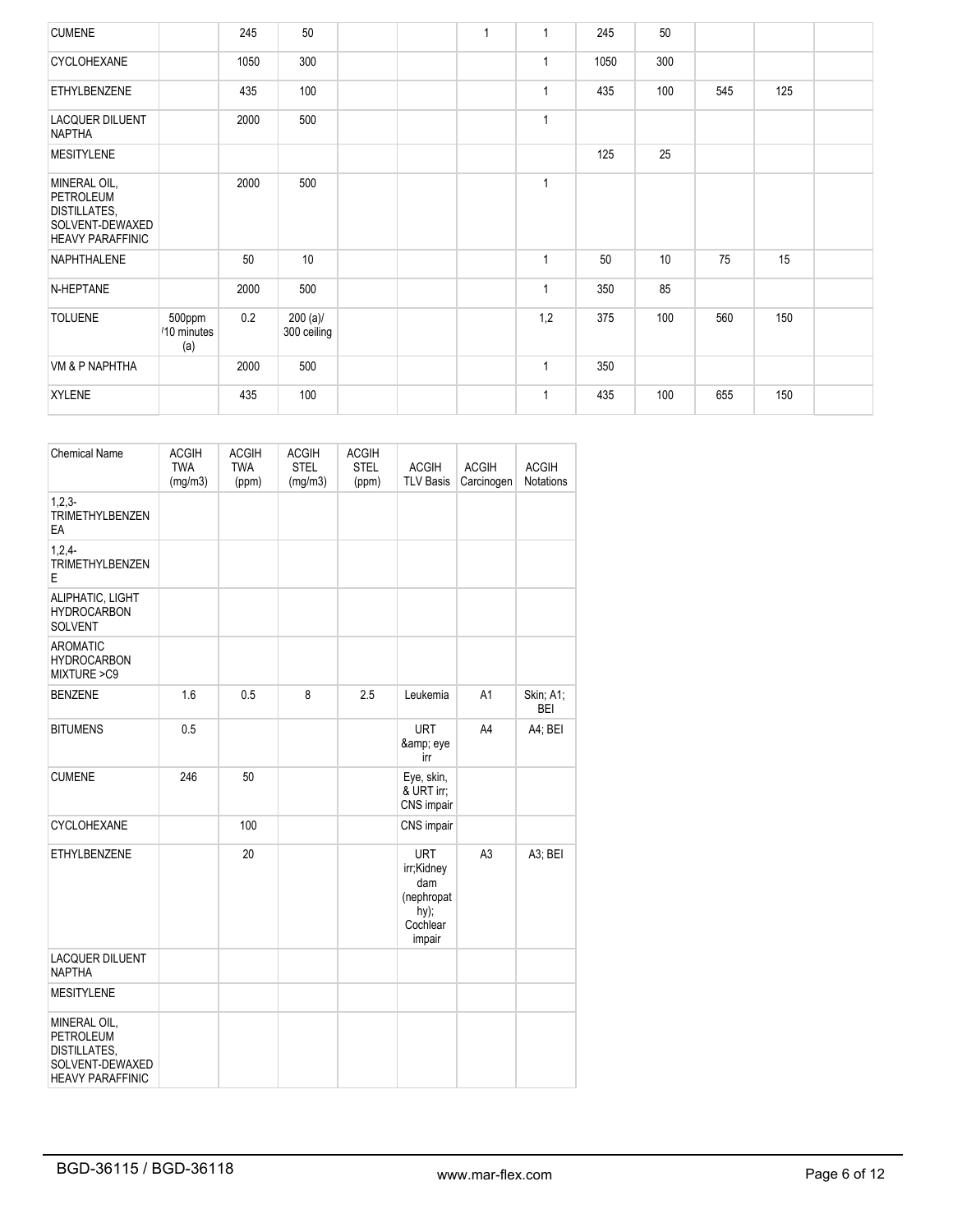| NAPHTHALENE    |      | 10 <sup>10</sup> |      |     | URT irr;<br>cataracts:<br>hemolytic<br>anemia              | A <sub>3</sub> | Skin; A3 |
|----------------|------|------------------|------|-----|------------------------------------------------------------|----------------|----------|
| N-HEPTANE      | 1640 | 400              | 2050 | 500 | <b>CNS</b><br>impair;<br>URT irr                           |                |          |
| <b>TOLUENE</b> | 0.2  | 20               |      |     | Visual<br>impair;<br>female<br>repro;<br>pregnancy<br>loss | A4             | A4; BEI  |
| VM & P NAPHTHA |      |                  |      |     |                                                            |                |          |
| <b>XYLENE</b>  | 434  | 100              | 651  | 150 | URT & eye<br>irr; CNS<br>imapir                            | A4             | A4; BEI  |

 A1 - Confirmed Human Carcinogen, A3 - Confirmed Animal Carcinogen with Unknown Relevance to Humans, A4 - Not Classifiable as a Human Carcinogen, BEI - Substances for which there is a Biological Exposure Index or Indices, CNS - Central nervous system, eff - Effects, impair - Impairment, irr - Irritation, repro - reproductive, URT - Upper respiratory tract

|                    | <b>Physical and Chemical Properties</b> |                                                     |  |  |  |  |  |
|--------------------|-----------------------------------------|-----------------------------------------------------|--|--|--|--|--|
|                    | Density                                 | 8.21 lb/gal                                         |  |  |  |  |  |
| % Solids By Weight |                                         | N/A                                                 |  |  |  |  |  |
|                    | Density VOC                             | $2.14$ lb/gal                                       |  |  |  |  |  |
|                    | % VOC                                   | 26.09%                                              |  |  |  |  |  |
|                    | <b>Specific Gravity</b>                 | 0.98                                                |  |  |  |  |  |
|                    | Appearance                              | Black/brown liquid                                  |  |  |  |  |  |
|                    | Odor Threshold                          | N.A.                                                |  |  |  |  |  |
|                    | Odor Description                        | Carbon odor                                         |  |  |  |  |  |
|                    | pH                                      | N.A.                                                |  |  |  |  |  |
|                    | Water Solubility                        | Insoluble in water                                  |  |  |  |  |  |
|                    | Flammability                            | Flashpoints at or above 100 °F and less than 200 °F |  |  |  |  |  |
|                    | Flash Point Symbol                      | N.A.                                                |  |  |  |  |  |
|                    | Flash Point                             | 140 °F                                              |  |  |  |  |  |
|                    | Viscosity                               | N.A.                                                |  |  |  |  |  |
|                    | Lower Explosion Level                   | N.A.                                                |  |  |  |  |  |
|                    | <b>Upper Explosion Level</b>            | N.A.                                                |  |  |  |  |  |
|                    | Vapor Pressure                          | N.A.                                                |  |  |  |  |  |
|                    | Vapor Density                           | Heavier than air                                    |  |  |  |  |  |
|                    | <b>Freezing Point</b>                   | N.A.                                                |  |  |  |  |  |
|                    | <b>Melting Point</b>                    | 90 °F                                               |  |  |  |  |  |
|                    | Low Boiling Point                       | 200 - 300 °F                                        |  |  |  |  |  |
|                    | <b>High Boiling Point</b>               | N.A.                                                |  |  |  |  |  |
|                    | Auto Ignition Temp                      | N.A.                                                |  |  |  |  |  |
|                    | Decomposition Pt                        | N.A.                                                |  |  |  |  |  |
|                    | <b>Evaporation Rate</b>                 | Slower than ether                                   |  |  |  |  |  |
|                    | Coefficient Water/Oil                   | N.A.                                                |  |  |  |  |  |

# **SECTION 10) STABILITY AND REACTIVITY**

# **Stability:**

The product is stable under normal storage conditions.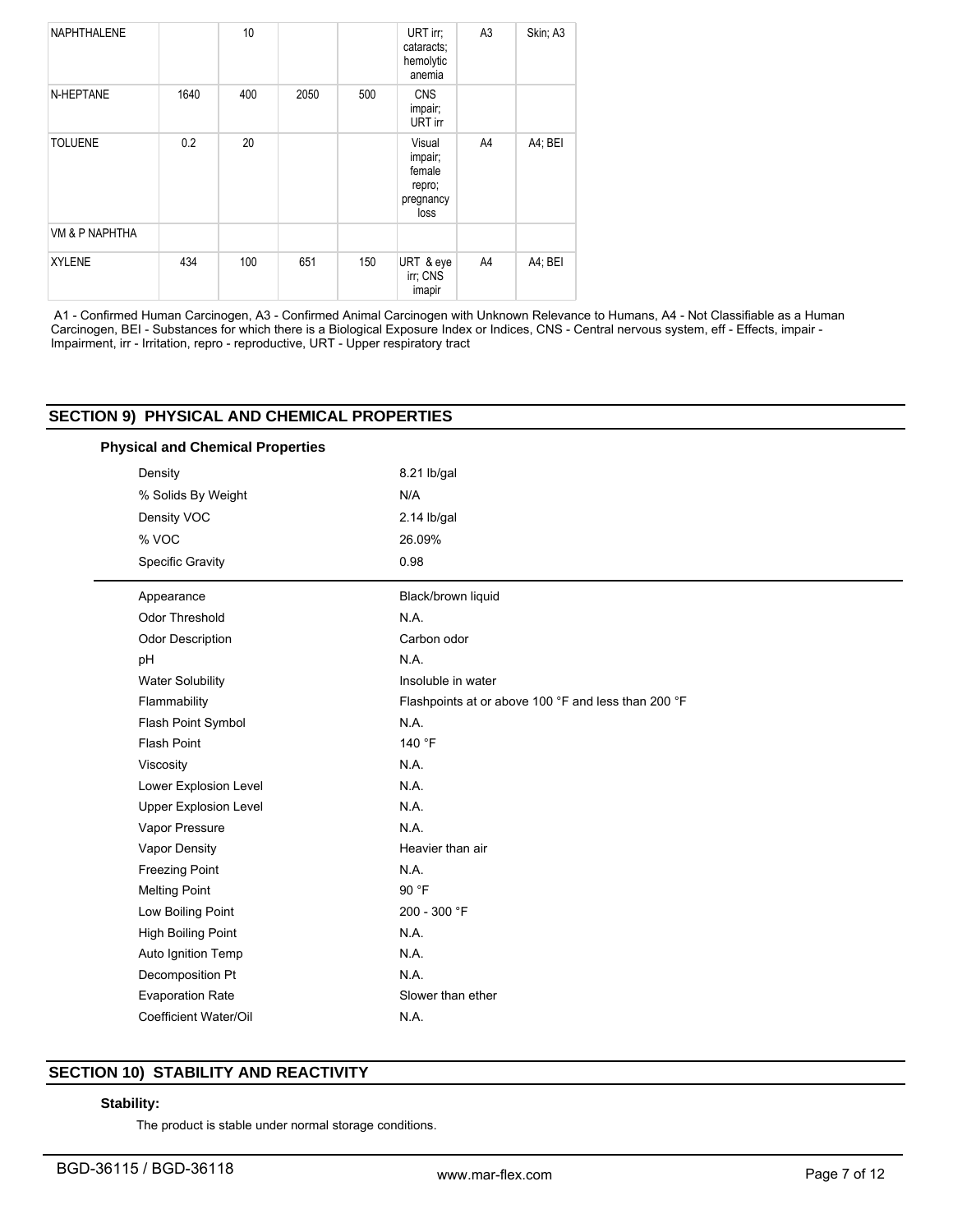# **Conditions to Avoid:**

Avoid heat, sparks, flame, high temperature and contact with incompatible materials.

# **Hazardous Reactions/Polymerization:**

Will not occur.

#### **Incompatible Materials:**

Oxidizers, strong acids and bases.

#### **Hazardous Decomposition Products:**

Combustion produces toxic oxides of sulfur, carbon monoxide, sulfur dioxide, hydrogen sulfide and hydrocarbons.

# **SECTION 11) TOXICOLOGICAL INFORMATION**

#### **Likely Route of Exposure:**

Inhalation, ingestion, skin absorption

**Skin Corrosion/Irritation:**

Causes skin irritation

## **Serious Eye Damage/Irritation:**

Causes serious eye irritation

#### **Respiratory/Skin Sensitization:**

No data available

#### **Germ Cell Mutagenicity:**

May cause genetic defects.

## **Carcinogenicity:**

May cause cancer.

#### **Reproductive Toxicity:**

Suspected of damaging fertility or the unborn child.

# **Specific Target Organ Toxicity - Single Exposure:**

No data available

#### **Specific Target Organ Toxicity - Repeated Exposure:**

May cause damage to organs through prolonged or repeated exposure.

## **Aspiration Hazard:**

May be fatal if swallowed and enters airways

# **Acute Toxicity:**

No data available

0000142-82-5 N-HEPTANE

LC50 (rat): approximately 25000 ppm (4-hour exposure); cited as 103 g/m3 (4-hour exposure) (6)

LD50 (oral, rat): Greater than 15000 mg/kg (4)

#### 0000108-88-3 TOLUENE

LC50 (rat): 8800 ppm (4-hour exposure) (2) LC50 (rat): 6000 ppm (6-hour exposure) (3)

LD50 (oral, rat): 2600 to 7500 mg/kg (3,5,11,17) LD50 (oral, neonatal rat): less than 870 mg/kg (3) LD50 (dermal, rabbit): 12,225 mg/kg (reported as 14.1 ml/kg) (1)

# 0000100-41-4 ETHYLBENZENE

LC50 (inhalation, rat): 4000 ppm; 4-hour exposure (3)

LD50 (oral, rat): 3.5 g/kg (1,3,5,10) LD50 (oral, rat): 4.72 g/kg (3,5,7,8) LD50 (dermal, rabbit): 17.8 g/kg (11)

#### 0000091-20-3 NAPHTHALENE

LC50: Insufficient data

LD50 (oral, mouse): 533 mg/kg (male); 710 mg/kg (female) (1) LD50 (oral, rat): 1780 mg/kg (2)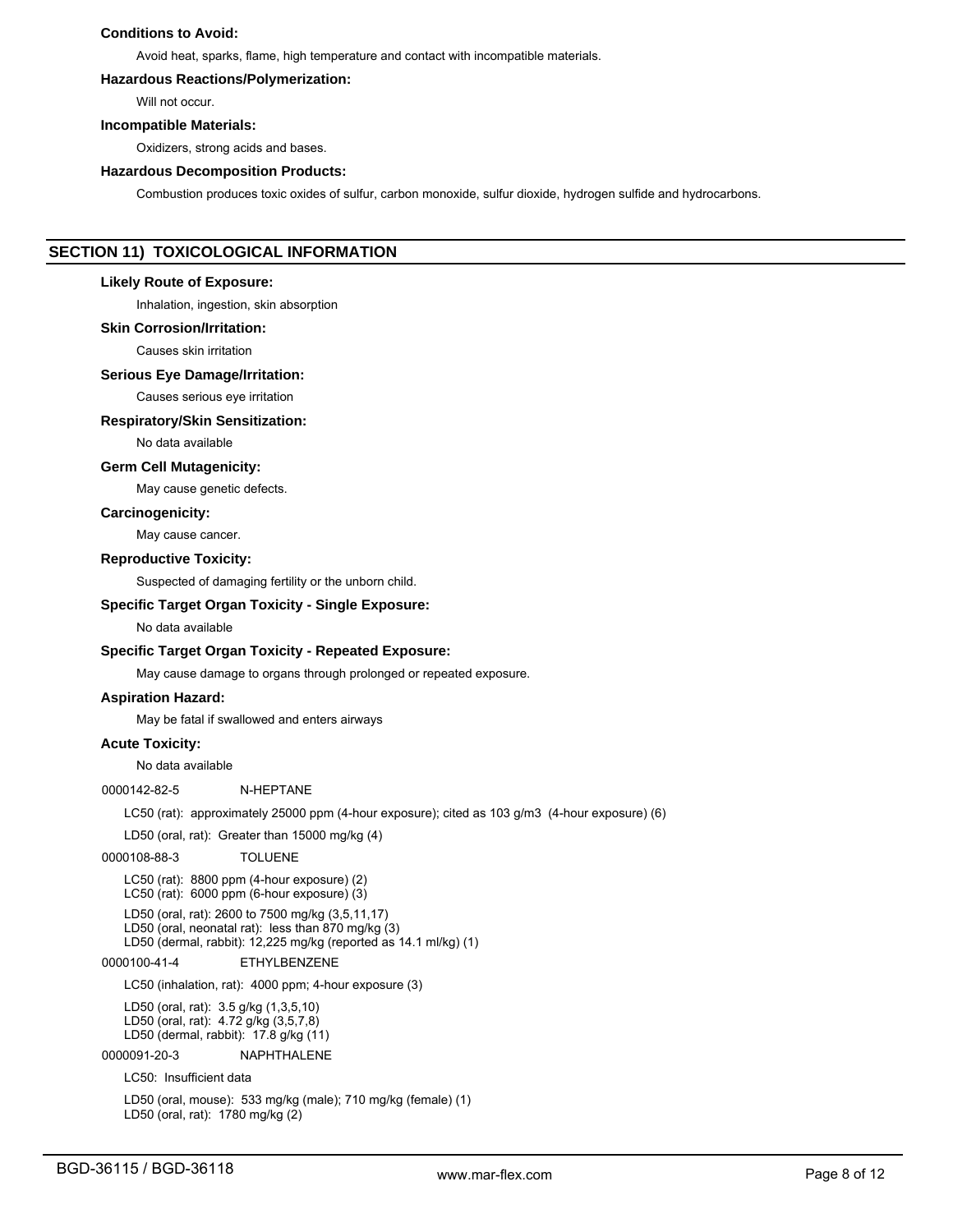#### 0000071-43-2 BENZENE

LC50 (rat): 13,700 ppm (4 hour exposure) (26); 9,980 ppm (7 hour exposure) (13,200 ppm - equivalent 4 hour exposure) (18)

LD50 (oral, rat): 930 mg/kg (19); 5,600 mg/kg (2); 11.4 ml/kg (10,032 mg/kg) (21)

LD50 (oral, mouse): 4,700 mg/kg (11; unconfirmed)

LD50 (skin, rabbit and guinea pig): Greater than 9,400 mg/kg (20)

#### 0008052-42-4 BITUMENS

LC50 (Rodent - rat, Inhalation) : >94.4 mg/m3, Toxic effects : Details of toxic effects not reported other than lethal dose value.

LD50 (Rodent - rat, Oral) : >5000 mg/kg, Toxic effects : Gastrointestinal - hypermotility, diarrhea.

#### 0064742-65-0 MINERAL OIL, PETROLEUM DISTILLATES, SOLVENT-DEWAXED HEAVY PARAFFINIC

LD50 (Rodent - rat, Oral) : >5000 mg/kg, Toxic effects : Details of toxic effects not reported other than lethal dose value. LD50 (Rodent - rabbit, Administration onto the skin) : 5000 mg/kg, Toxic effects : Details of toxic effects not reported other than lethal dose value.

#### 0001330-20-7 XYLENE

LC50 (rat): 6350 ppm (4-hour exposure) (unspecified isomers and ethylbenzene) (1)LC50 (rat): 6700 ppm (4-hour exposure) (65% m -xylene, 7.6% o-xylene, 7.8% p-xylene, 19.3% ethylbenzene) (2) ethylbenzene) (1)

LC50 (rat): 6700 ppm (4-hour exposure) (65% m-xylene, 7.6% o-xylene, 7.8% p-xylene, 19.3% ethylbenzene)(2)

LD50 (oral, rat): 5400 mg/kg (52% m-, 19% o-, 24% p-) (1)LD50 (oral, female mouse): 5251 mg/kg (60.2% m-, 9.1% o-, 14.6% p-, 17.0% ethylbenzene) (4)

LD50 (oral, male mouse): 5627 mg/kg (60.2% m-, 9.1% o-, 14.6% p-, 17.0% ethylbenzene) (4)

LD50 (dermal, rabbit): 12180 mg/kg (m-xylene); greater than 1700 mg/kg (mixed xylenes - undefined composition) (3)

LD50 (oral, female mouse): 5251 mg/kg (60.2% m-, 9.1% o-, 14.6% p-, 17.0% ethylbenzene) (4)

LD50 (oral, male mouse): 5627 mg/kg (60.2% m-, 9.1% o-, 14.6% p-, 17.0% ethylbenzene) (4)

LD50 (dermal, rabbit): 12180 mg/kg (m-xylene); greater than 1700 mg/kg (mixed xylenes - undefined composition) (3)

0000098-82-8 CUMENE

LC50 (inhalation, mouse): 10 mg/L; (2000 ppm); 7-hr exposure (1,3)

LC50 (inhalation, rat): 39 mg/L (8000 ppm); 4-hr exposure (1,3,6)

LD50 (oral, rat): Reported as 1.4 g/kg and 2.26 g/kg (1,3,4) LD50 (skin, rabbit): 10627 mg/kg (4)

0025551-13-7 TRIMETHYLBENZENE

LD50(oral,rat): 8970 mg/kg

#### 0000095-63-6 1,2,4-TRIMETHYLBENZENE

LC50 (rat): 18 g/m3 (4-hour exposure) (1)

LD50 (oral, rat): 5 g/kg (1)

0000108-67-8 MESITYLENE

## LC50 (rat): 24 g/m3 (4-hour exposure) (2)

0000110-82-7 CYCLOHEXANE

LD50 (oral, rat): 8-39 mL/kg (6200 to 30400 mg/kg) (3) LD50 (oral, mouse): 1300 mg/kg (3) LD50 (dermal, rabbit): Greater than 18000 mg/kg (4)

## **Potential Health Effects - Miscellaneous**

#### 0000091-20-3 NAPHTHALENE

Is an IARC, NTP or OSHA carcinogen. Tests in some laboratory animals demonstrate carcinogenic activity. Increased susceptibility to the effects of this material may be observed in people with preexisting disease of any of the following: kidneys, liver. Recurrent overexposure may result in liver and kidney injury. WARNING: This chemical is known to the State of California to cause cancer.

# 0000100-41-4 ETHYLBENZENE

Is an IARC, NTP or OSHA carcinogen. Increased susceptibility to the effects of this material may be observed in people with preexisting disease of any of the following: central nervous system, kidneys, liver, lungs. Recurrent overexposure may result in liver and kidney injury. Studies in laboratory animals have shown reproductive, embryotoxic and developmental effects. WARNING: This chemical is known to the State of California to cause cancer.

# 0000108-88-3 TOLUENE

Increased susceptibility to the effects of this material may be observed in people with preexisting disease of any of the following: central nervous system, kidneys, liver, respiratory system, skin. Can be absorbed through the skin in harmful amounts. Recurrent overexposure may result in liver and kidney injury. High airborne levels have produced irregular heart beats in animals and occasional palpitations in humans. Rats exposed to very high airborne levels have exhibited high frequency hearing deficits. The significance of this to man is unknown. WARNING: This chemical is known to the State of California to cause birth defects or other reproductive harm.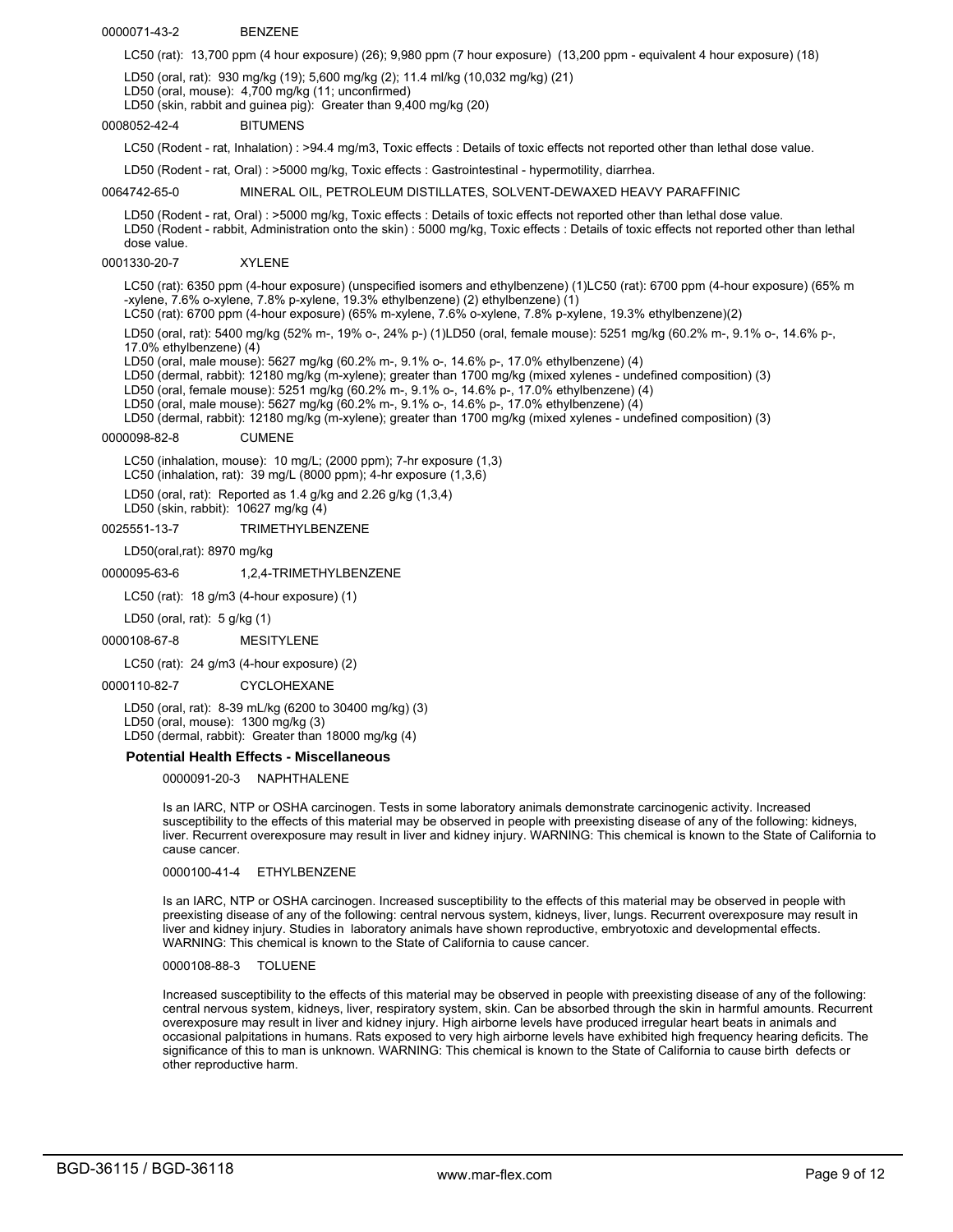0000142-82-5 N-HEPTANE

Increased susceptibility to the effects of this material may be observed in people with preexisting disease of any of the following: central nervous system, respiratory system, skin. May cause central nervous system effects such as dizziness, headache, nausea, and loss of consciousness. Laboratory studies with rats have shown that petroleum distillates can cause kidney damage and kidney or liver tumors. These effects were not seen in similar studies with guinea pigs, dogs, or monkeys. Several studies evaluating petroleum workers have not shown a significant increase of kidney damage or an increase in kidney or liver tumors. Aspiration may occur during swallowing or vomiting, resulting in lung damage.

#### 0001330-20-7 XYLENE

Increased susceptibility to the effects of this material may be observed in people with preexisting disease of any of the following: bone marrow, cardiovascular system, central nervous system, kidneys, liver, lungs. Recurrent overexposure may result in liver and kidney injury. High exposures may produce irregular heart beats. Canada classifies Xylene as a developmental toxin as high exposures to xylenes in some animal studies have been reported to cause health effects on the developing fetus/embryo. These effects were often at levels toxic to the adult animal. The significance of these effects to humans is not known. Repeated or prolonged skin contact may cause any of the following: irritation, dryness, cracking of the skin.

0008052-42-4 BITUMENS

Is an IARC carcinogen. Occupational exposures to straight-run bitumens and their emissions during road paving are possibly carcinogenic to humans (Group 2B)

## 0064742-89-8 ALIPHATIC, LIGHT HYDROCARBON SOLVENT

Laboratory studies with rats have shown that petroleum distillates can cause kidney damage and kidney or liver tumors. These effects were not seen in similar studies with guinea pigs, dogs, or monkeys. Several studies evaluating petroleum workers have not shown a significant increase of kidney damage or an increase in kidney or liver tumors.

0064742-95-6 AROMATIC HYDROCARBON MIXTURE >C9

The following medical conditions may be aggravated by exposure: skin disorders. Laboratory studies with rats have shown that petroleum distillates can cause kidney damage and kidney or liver tumors. These effects were not seen in similar studies with guinea pigs, dogs, or monkeys. Several studies evaluating petroleum workers have not shown a significant increase of kidney damage or an increase in kidney or liver tumors.

#### **Chronic Exposure**

0000098-82-8 CUMENE

TERATOGENIC EFFECTS:Cumene has been Classified as POSSIBLE for humans.

0000100-41-4 ETHYLBENZENE

CARCINOGENIC EFFECTS: Ethyl Benzene has been listed by IARC as Group 2B, Possibly Carcinogenic to Humans.

TERATOGENIC EFFECTS: Ethyl Benzene has been Classified as POSSIBLE for humans.

0000108-88-3 TOLUENE

TERATOGENIC EFFECTS:Toluene has been Classified as POSSIBLE for humans.

0001330-20-7 XYLENE

High exposure to Xylenes in some animal studies have been reported to cause health effects on the developing embryo/fetus.

Xylene in high concentrations has caused embryotoxic effects in laboratory animals.

# **SECTION 12) ECOLOGICAL INFORMATION**

#### **Toxicity:**

Toxic to aquatic life with long lasting effects

## **Persistence and Degradability:**

No data available.

## **Other Adverse Effects:**

No data available.

#### **Bio-accumulative Potential**

0064742-65-0 MINERAL OIL, PETROLEUM DISTILLATES, SOLVENT-DEWAXED HEAVY PARAFFINIC

Contains constituents with the potential to bioaccumulate.

#### **Mobility in Soil**

0064742-65-0 MINERAL OIL, PETROLEUM DISTILLATES, SOLVENT-DEWAXED HEAVY PARAFFINIC

Liquid under most environmental conditions. Floats on water. If it enters soil, it will adsorb to soil particles and will not be mobile.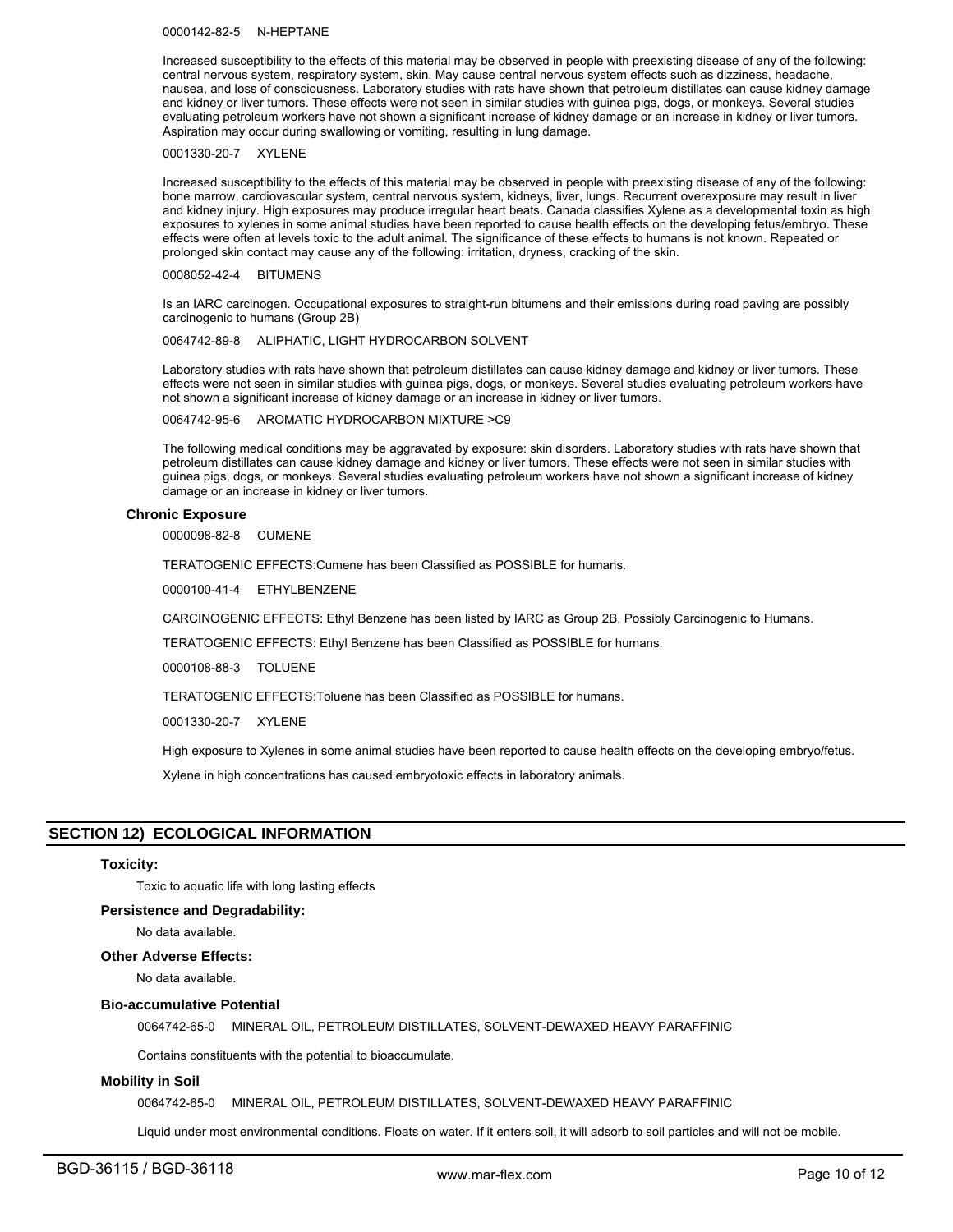# **Waste Disposal:**

Under RCRA it is the responsibility of the user of the product to determine at the time of disposal whether the product meets RCRA criteria for hazardous waste. Waste management should be in full compliance with federal, state and local laws.

Empty Containers retain product residue which may exhibit hazards of material, therefore do not pressurize, cut, glaze, weld or use for any other purposes. Return drums to reclamation centers for proper cleaning and reuse.

# **SECTION 14) TRANSPORT INFORMATION**

# **U.S. DOT Information:**

UN number: N/A Proper shipping name: Not regulated, non-bulk Hazard class: N/A Packaging group: N/A Hazardous substance (RQ): No data available Toxic-Inhalation Hazard: No data available Marine Pollutant: No data available Note / Special Provision: No data available

# **IMDG Information:**

UN number: UN1999 Proper shipping name: Tars, liquid including road oils and cutback bitumens Hazard class: 3 Packaging group: lll Marine Pollutant: No data available Note / Special Provision: No data available

## **IATA Information:**

UN number: UN1999 Hazard class: 3 Packaging group: lll Proper shipping name: Tars, liquid including road oils and cutback bitumens Note / Special Provision: No data available

# **SECTION 15) REGULATORY INFORMATION**

| CAS          | Chemical Name                                                                            | % By Weight | <b>Regulation List</b>                                                                                                                                             |
|--------------|------------------------------------------------------------------------------------------|-------------|--------------------------------------------------------------------------------------------------------------------------------------------------------------------|
| 0008052-42-4 | <b>BITUMENS</b>                                                                          |             | 39% - 91% SARA312, IARCCarcinogen, TSCA, TSCA_UVCB - CHEMICAL SUBSTANCES OF UNKNOWN OR<br>VARIABLE COMPOSITION, COMPLEX REACTION PRODUCTS AND BIOLOGICAL MATERIALS |
| 0064742-65-0 | MINERAL OIL,<br>PETROLEUM<br>DISTILLATES, SOLVENT-<br>DEWAXED HEAVY<br><b>PARAFFINIC</b> |             | 6% - 11% SARA312, TSCA, TSCA UVCB - CHEMICAL SUBSTANCES OF UNKNOWN OR VARIABLE<br>COMPOSITION, COMPLEX REACTION PRODUCTS AND BIOLOGICAL MATERIALS                  |
| 0001330-20-7 | <b>XYLENE</b>                                                                            |             | 4% - 7% SARA313, CERCLA, SARA312, VOC, IARCCarcinogen, TSCA                                                                                                        |
| 0068410-97-9 | <b>LACQUER DILUENT</b><br><b>NAPTHA</b>                                                  |             | 3% - 6% SARA312, VOC, TSCA, TSCA UVCB - CHEMICAL SUBSTANCES OF UNKNOWN OR VARIABLE<br>COMPOSITION, COMPLEX REACTION PRODUCTS AND BIOLOGICAL MATERIALS              |
| 0064742-49-0 | VM & P NAPHTHA                                                                           |             | 3% - 6% SARA312, VOC TSCA, TSCA UVCB - CHEMICAL SUBSTANCES OF UNKNOWN OR VARIABLE<br>COMPOSITION, COMPLEX REACTION PRODUCTS AND BIOLOGICAL MATERIALS               |
| 0064742-89-8 | ALIPHATIC, LIGHT<br><b>HYDROCARBON</b><br><b>SOLVENT</b>                                 |             | 3% - 6% SARA312, VOC TSCA, TSCA UVCB - CHEMICAL SUBSTANCES OF UNKNOWN OR VARIABLE<br>COMPOSITION, COMPLEX REACTION PRODUCTS AND BIOLOGICAL MATERIALS               |
| 0000142-82-5 | N-HFPTANF                                                                                |             | 2% - 3% SARA312, VOC TSCA                                                                                                                                          |
| 0064742-95-6 | AROMATIC<br><b>HYDROCARBON</b><br>MIXTURE > C9                                           |             | 2% - 3% SARA312, VOC TSCA, TSCA UVCB - CHEMICAL SUBSTANCES OF UNKNOWN OR VARIABLE<br>COMPOSITION, COMPLEX REACTION PRODUCTS AND BIOLOGICAL MATERIALS               |
| 0000095-63-6 | $1.2.4 -$<br>TRIMETHYLBENZENE                                                            |             | 0.0% - 3% SARA313, SARA312, VOC, TSCA                                                                                                                              |